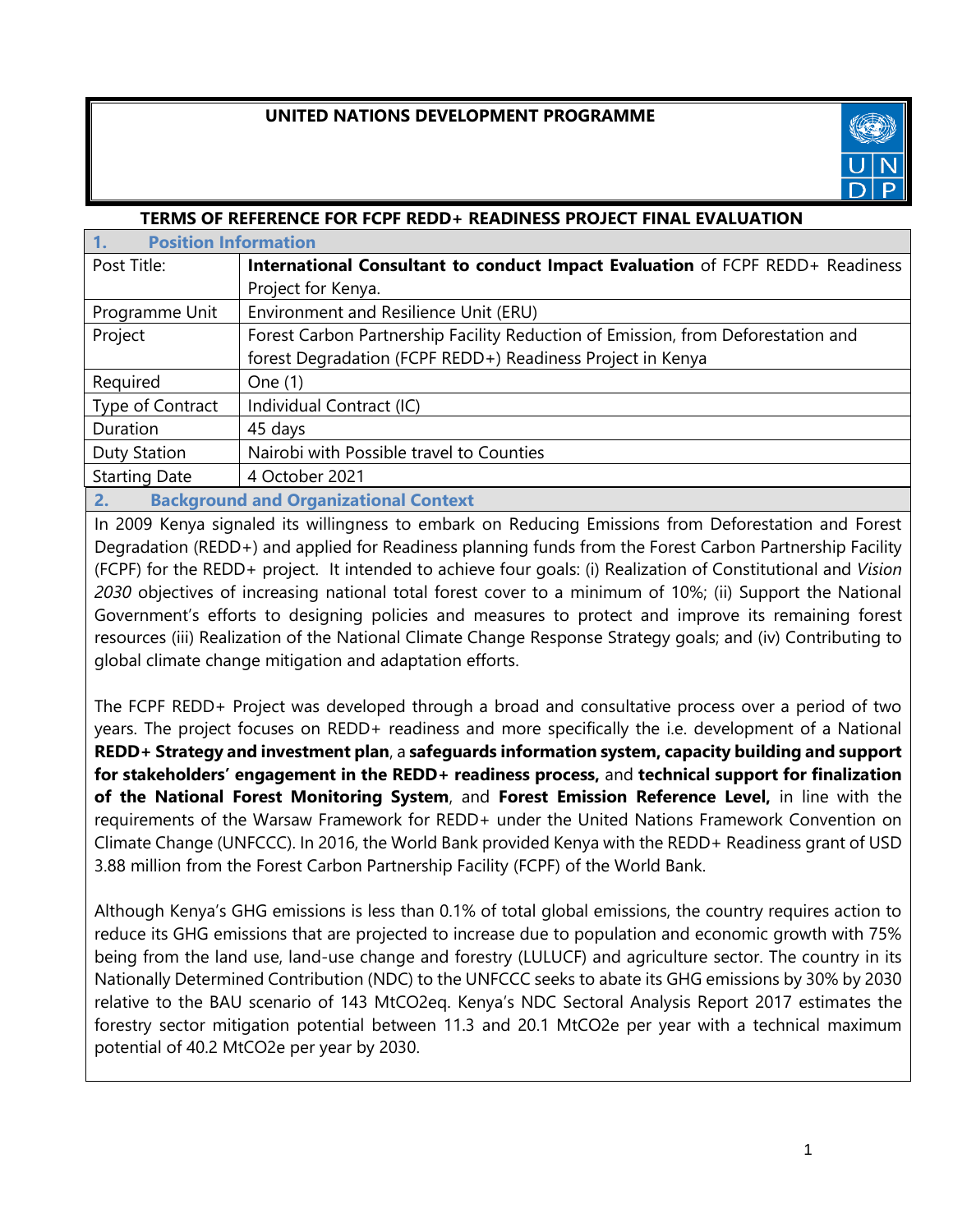The Government of Kenya seeks to enhance and maintain its forest cover to a minimum of 10% of the national area by 2022. Kenya submitted its Forest Reference Level (FRL) in December 2019 to the UNFCCC. Based on data collected as part of this process, deforestation in the country is estimated at 103,368 ha per year (0.17% of the national area), but conservation efforts achieve about 90,477 ha of reforestation annually (0.15% of national area). The FRL allows Kenya to exploit opportunities for reducing current emissions arising from deforestation and forest degradation and take advantage of opportunities for enhancement of carbon stock arising from afforestation, reforestation and restoration of degraded forest areas. Forest is defined as an area with a minimum 15% of canopy cover, minimum land area of 0.5 ha and a minimum height of 2 meters. The GHG emission baseline for Kenya is estimated at 52,204,059 t CO2/year.

The FCPF REDD+ Readiness Project is relevant and responds to Kenya's National Climate Change Action Plan (NCCAP). It seeks to identify effective ways to reduce deforestation and forest degradation, enable participatory and sustainable management of forests, and leverage investments for Kenya for both REDD+ implementation and results-based finance including through the Green Climate Fund. This is aligned to the efforts on national delivery of the UN Sustainable Development Goals (SDGs) 13 and 15. Further the REDD+ Readiness Project is aligned with the UNCT/UNDAF 2018-2022, Strategic Priority Area 3: Competitive and sustainable economic growth that is increasingly resilient, green, inclusive, equitable, and creating decent jobs and quality livelihoods for all; Outcome 3.3: By 2022, people in Kenya benefit from sustainable natural resource management and resilient green economy. Further, the REDD+ Readiness Project contributes to UNDP Strategic Plan (2018-2021), Signature Solution 3 on Environment: nature-based solutions for development and Signature solution 4 on Clean, affordable energy.

The project is being implemented by the Ministry of Environment and Forestry (MoEF) in partnership UNDP as the delivery partner, and in collaboration with key responsible parties in delivering key result areas through the National Implementing Modality (NIM). The aim of the project is to put in place mechanisms to enable Kenya to reach its overall REDD+ goal of improving livelihoods and wellbeing, conserving biodiversity, contributing to the national aspiration of a minimum 10% forest cover, and mitigating climate change for sustainable development. This will be achieved through four outcomes, namely: 1) An operational national REDD+ strategy and investment plan; 2) An operational safeguards information system for REDD+; 3) Functional multi-stakeholder engagement and capacity building for REDD+; and 4) Technical support provided for improvement to the National Forest Monitoring System and Forest Reference Level.

To deliver the project UNDP in partnership with the Ministry of Environment and Forestry sought collaboration with local and indigenous communities and the national partners including; Kenya Forestry Service (KFS), Kenya Wildlife Services (KWS), National Land Commission (NLC), Kenya National Commission for Human Rights (KNCHR), National Gender Equality Commission (NGEC), the academia, Youths, the indigenous people's representatives and the private sector through the Kenya Association of Manufacturers and the Kenya Private Sector Alliance (KEPSA).

As of 11 March 2020, the World Health Organization (WHO) declared COVID-19 a global pandemic as the new coronavirus rapidly spread to all regions of the world. Travel to and from Kenya has been restricted since 6 April 2020 with full lockdowns and curfews imposed between 7 pm to 5 am. This presented an unprecedented challenge to FCPF REDD+ project implementation, slowing down the project delivery and achievement of planned results. Meetings that required face to face participation were suspended and the Project team had to adopt new project implementation modalities through virtual platforms like Zoom and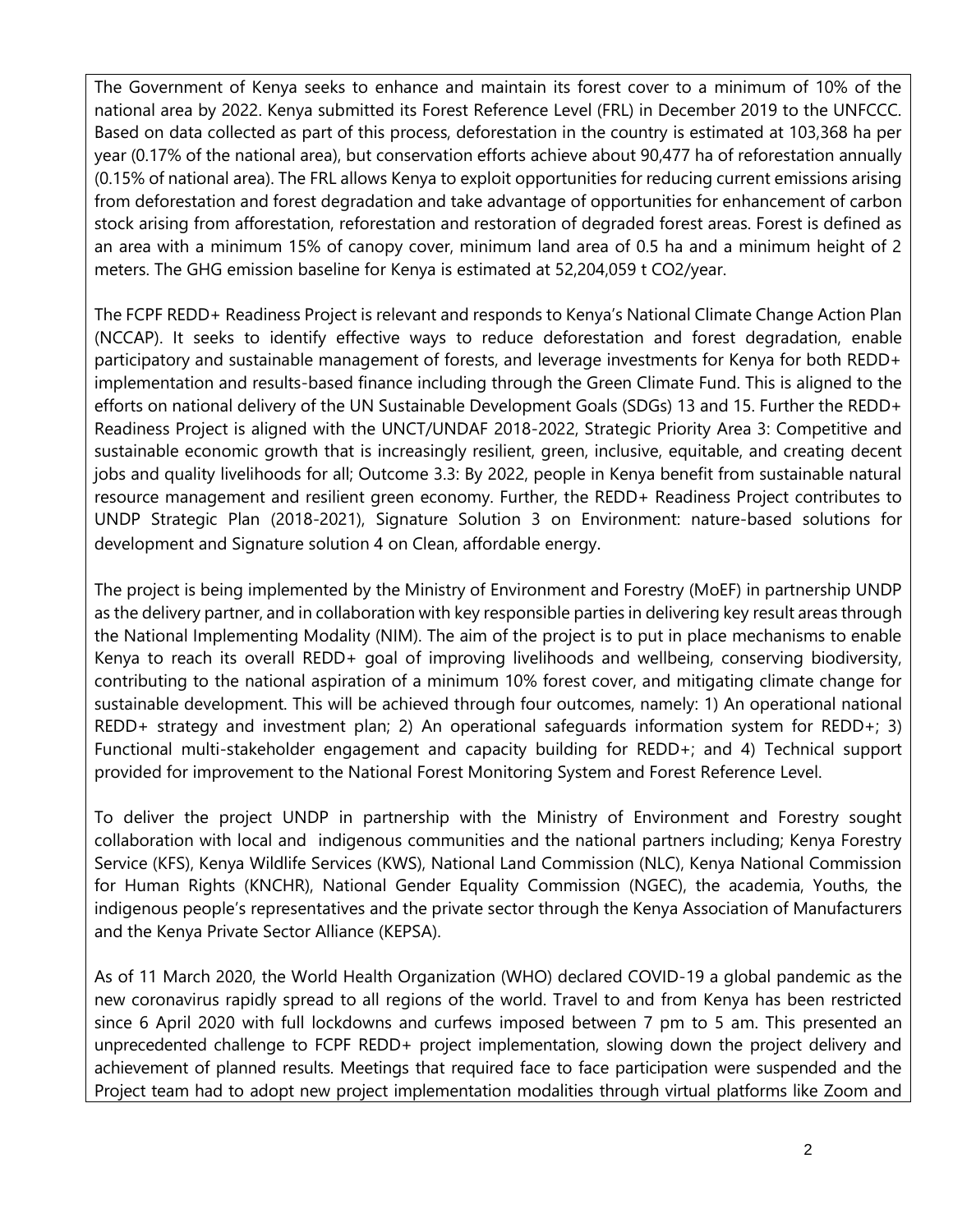Teams where possible. This curtailed most stakeholders' face to face consultations activities which were programmed to happen through physical meetings. Engagement through virtual platforms presents further risks of leaving out forest dependent and indigenous communities most of whom have weak or no access to internet. The government has been gradually relaxing these some of these restrictions, by allowing some restricted meetings with limited number of attenders and observing safety guidelines as provided by the WHO and the Ministry of Health.

### **3. Objectives of the Final Evaluation**

The overall purpose of the final evaluation is to assess the results achieved and impact made in the implementation of the REDD+ Readiness project. The consulting team is therefore expected to support UNDP in partnership with the Ministry of Environment and Forestry in conducting a comprehensive final evaluation to measure results and impact made in Kenya's REDD+ Readiness implementation process. The assignment will also determine broader achievements, challenges, opportunities, and lessons learnt and make recommendations for strengthening of Kenya's implementation of FCPF REDD+ Project. The final evaluation will serve as both learning and accountability purposes and will seek to identify problems and constraints encountered by the project to date and formulate appropriate recommendations for corrective actions for effective implementation of future interventions. It will review the relevance, efficiency, effectiveness, sustainability, gender equality and human rights of the project's implementation in terms of achieving the project's objective, outcomes and delivering outputs. It will serve to fulfil UNDPs compliance and accountability requirements to donors, national stakeholders, and partners through an assessment of the results generated by the project since its inception. The underpinning specific objectives of the final evaluation are:

- i. To assess the relevance of the progress made towards achieving REDD+ planned objectives.
- ii. To assess the relevance and strategic positioning of the project to Kenya's climate change and carbon reduction commitments.
- iii. To assess (a) the progress made towards project results and whether there are any unintended results and (b) what can be captured in terms of lessons learned for ongoing and future UNDP's institutional capacity enhancement initiatives in Kenya.
- iv. To assess whether the project management arrangements, approaches and strategies were wellconceived and efficient in delivering the project.
- v. To analyse the extent to which the project enhances application of gender mainstreaming (gender equality and women's empowerment), rights-based approach and participation of other socially vulnerable groups such as the disabled in forest and forest resources management.
- vi. To determine broader achievements, challenges, opportunities, and lessons learnt and make recommendations for accelerating Kenya's readiness and strengthening implementation of FCPF REDD+ Readiness Project.

## **4. Scope** of work

**Content:** The final evaluation will assess the FCPF REDD+ project design and implementation modalities, processes, deliveries, and planned results**.**

**Period**: The mid-term evaluation will cover the period of July 2018 – December 2021

**Location**: The evaluation will cover the communities and counties in which the REDD+ interventions are being implemented.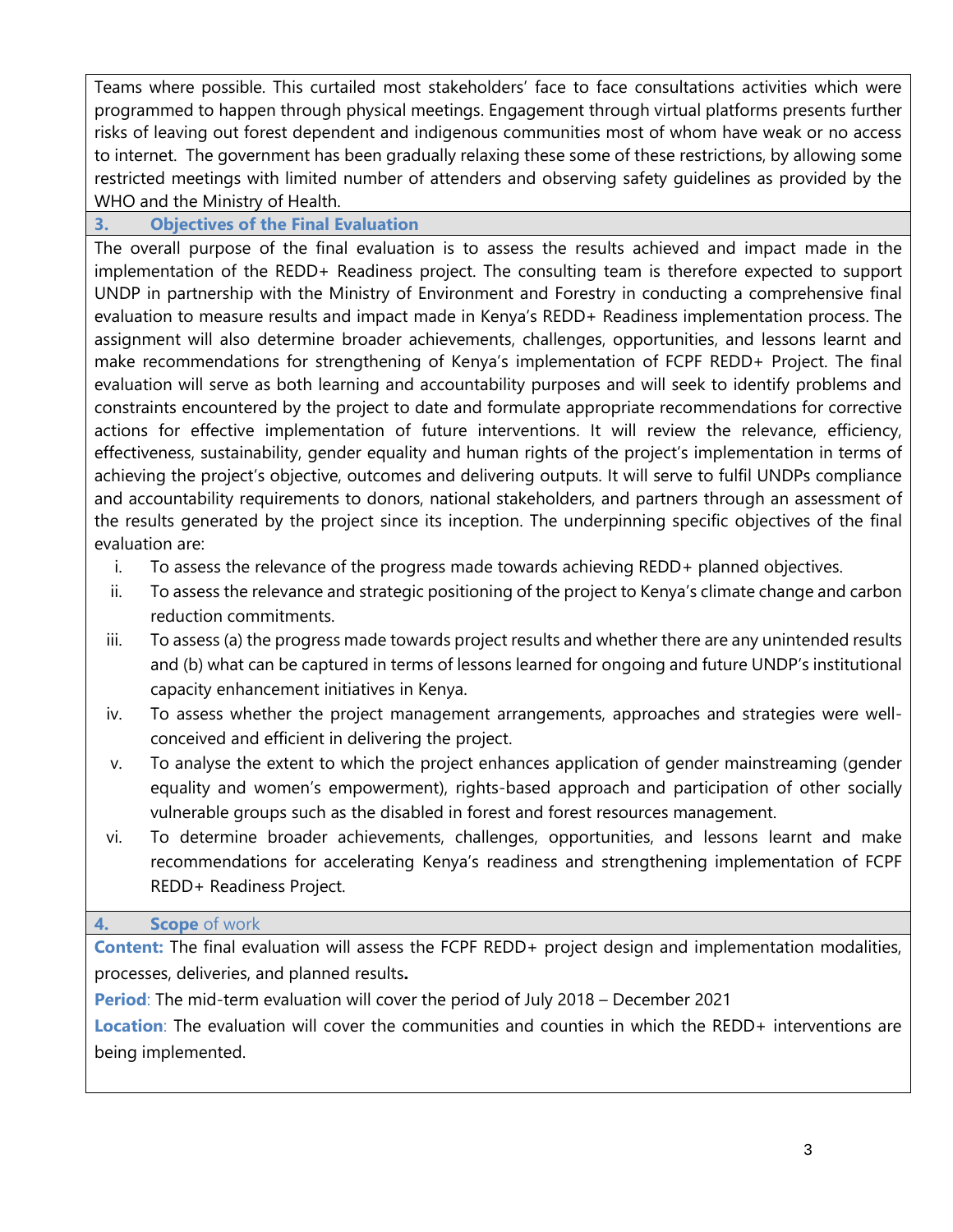The project evaluation will cover the specific project duration, in all the geographic locations that it was being implemented. The evaluation will cover programme conceptualisation, design, implementation, monitoring and evaluation of results and will engage all project stakeholders – benefitting local communities, relevant ministries and institutions of the Government of the Republic of Kenya, Council of Governors, media, project donors, the private sector, UNDP, UN agencies, civil society organisations, academia, and other actors. The evaluation will also focus on performance of indicators agreed with funding partners.

Under the overall supervision of the Project Manager, the consultancy team composed of the International consultant (team Leader) assisted by the National Consultant will perform the following substantive duties and responsibilities:

In addition to assessing the relevance, effectiveness, and efficiency of the project, the evaluation will; a) explore the key factors that have contributed to the achieving or not achieving of the intended results; b) determine the extent to which the project is contributing to reducing deforestation and forest degradation in Kenya, address crosscutting issues of gender and human rights, forging partnership at different levels, including with government, donors, UN agencies, and communities; c) potential sustainability of the project for continued realisation of results; and d) draw lessons learned and best practices and make recommendations for future programming of projects of similar nature.

The evaluation will also assess the synergy between different projects and other UNDP initiatives contributing towards the same outcome areas.

## **5. Evaluation Criteria**

## **Cluster 1: Relevance**

- 1. To what extent has FCPF REDD+ Readiness Project aligned its implementation to the national climate change policies and strategies, including the National Climate Change Action Plan (2018-2022), implementation framework of the NDC, National Forest Policy 2016, the Big Four Agenda, National Strategy for the Attainment and Maintenance of 10% Tree Cover, Greening Kenya initiative etc?
- 2. To what extent have these national policies and strategies affected the implementation of FCPF REDD+ Readiness Project?
- 3. Is Kenya well positioned in relation to its governance structure, national and county participants capacities, resource availability, to manage and meet the FCPF REDD+ Readiness Project objectives, and to be ready for FCPF implementation by the target date?
- 4. Is the FCPF REDD+ Readiness Project on track to meet its objectives and outcomes as set in the results and resources framework (RRF)?
- 5. How have the initiatives under FCPF REDD+ Readiness Project remained nimble to changes in the priorities of the national and county governments, indigenous peoples and local communities?

# **Cluster 2: Effectiveness:**

- 1. To what extent has the FCPF REDD+ Readiness Project contributed to understanding of issues relevant to addressing deforestation and forest degradation in Kenya?
- 2. How has the project catalysed learning and knowledge sharing between government, indigenous peoples, local communities, private sector, civil society organizations and other stakeholders in addressing deforestation and forest degradation in Kenya?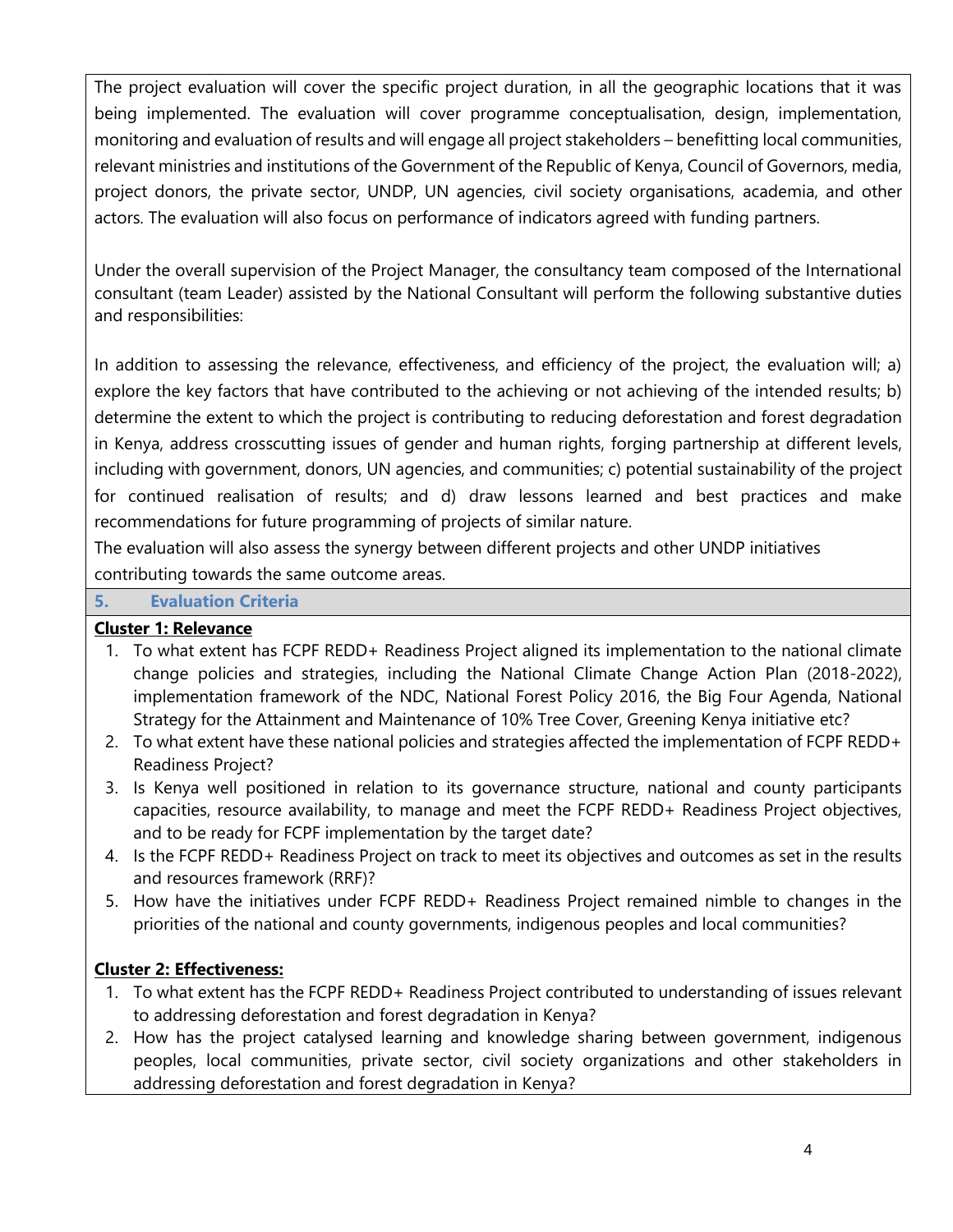- 3. How effective is the FCPF REDD+ Project management structure and how has it enhanced delivery of project outcomes?
- 4. What lessons can be drawn from implementation of the project to further enhance Kenya's REDD+ Readiness process?
- 5. How has the project successfully built or strengthened an enabling environment (systems, policies, stakeholder's engagement, etc.)?
- 6. What have been the main contributing and challenging factors towards project's success in attaining its targets?
- 7. To what extent has the design and implementation of the project identified and addressed the needs of women, youth, people with disabilities, and other marginalized demographics?

# **Cluster 3: Efficiency:**

- 1. To what extent has the FCPF REDD+ Readiness Project been efficient in achieving results?
- 2. Based on project activity monitoring and achievement of indicator targets, to what extent has each of the expected project objectives and their related outputs been achieved according to the work plan or are likely to be achieved? Please disaggregate this by project component outcomes and outputs.
- 3. To what extent have the FCPF REDD+ Readiness Project resources been used to maximize its outcomes/outputs and provide early lessons for REDD+ Readiness and Implementation in Kenya?
- 4. How predictable has the disbursement of FCPF resources to support Kenya's REDD+ Readiness process?
- 5. How efficiently have resources (human resources, time, expertise, funds etc.) been allocated and used to provide the necessary support and to achieve the broader project objectives?
- 6. How can implementation of the REDD+ Readiness Project be improved to attain efficiencies, based on the lessons learnt from the project so far?

# **Cluster 4: Impacts: Achievement of wider effects**

- 1. What are the key lessons, intended and unintended outcomes for Kenya's REDD+ readiness process?
- 2. To what extent are intended outcomes aligned to countries capacity to reducing deforestation and forest degradation, and ability to leverage performance-based payments?
- 3. What, if any, unintended outcomes have been realized so far? What are the key opportunities and risks associated with these unintended outcomes?
- 4. What impacts has the FCPF REDD+ Readiness Project had on (i) national and county level coordination of various climate change, afforestation, and REDD+ initiatives?
- 5. What catalytic impacts has the FCPF REDD+ Readiness Project had in shaping the REDD+ policy and institutional framework in countries that could determine longer term sustainability of national efforts on REDD+?
- 6. What good practices can be learned from the project that can be applied in accelerating delivery, improving the next phase and/or inform similar future projects?
- 7. What should have been different, and should be avoided in the next phase of the project or in similar projects?
- 8. Are project activities sustainable? What steps can be taken to enhance the sustainability of project objectives, components and results?

# **Cluster 5 Sustainability: Likely continuation of achieved results.**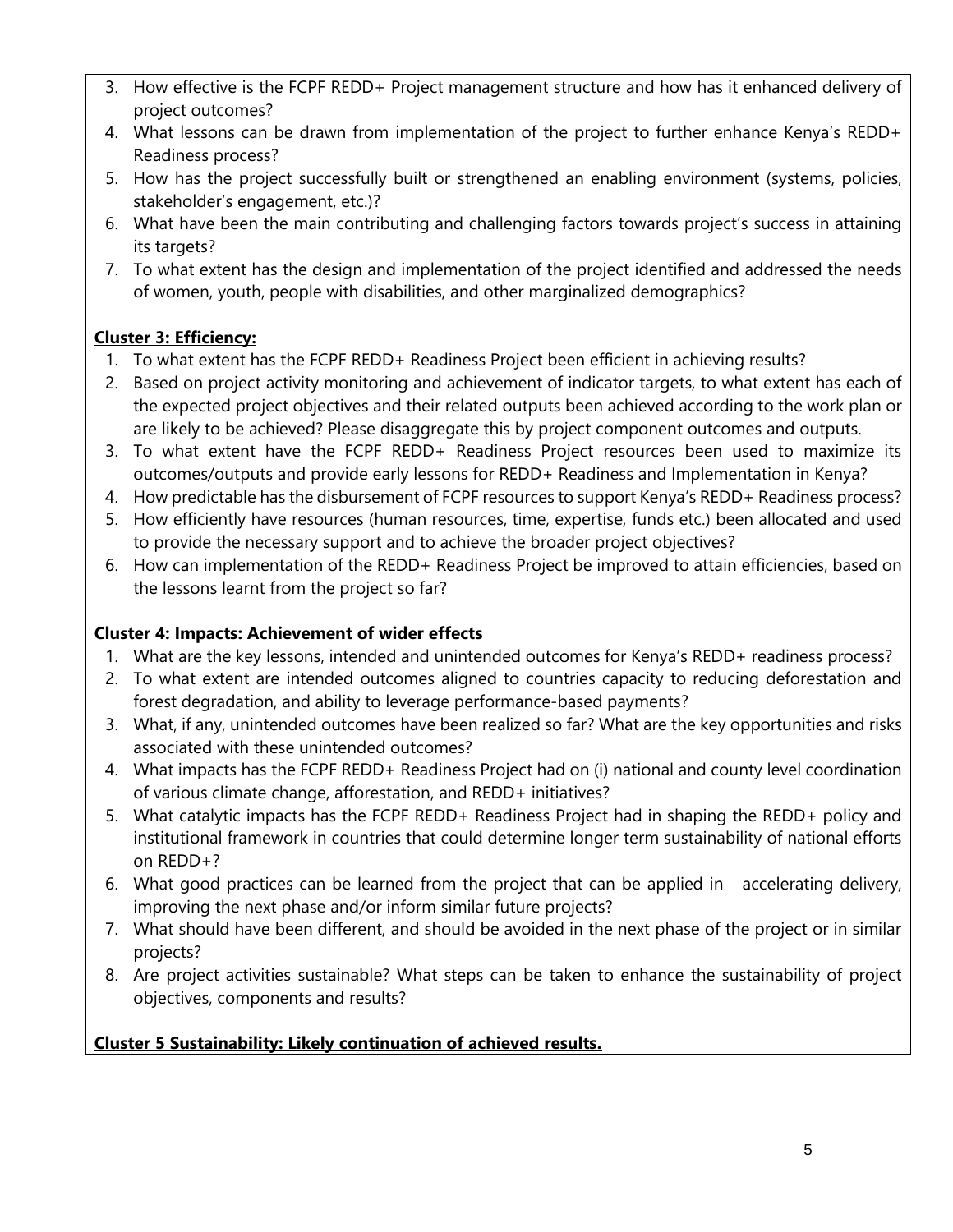The sustainability criterion relates to whether the positive outcomes of the project and the flow of benefits are likely to continue after external funding ends or non-funding support interventions (such as: policy dialogue, coordination).

- 1. Is there national ownership of objectives and achievements, e.g. how far all stakeholders were consulted on the objectives from the outset, and whether they agreed with them and continue to remain in agreement?
- 2. What is the extent of policy support and the responsibility of the beneficiary institutions, e.g. how far are UNDP approaches and national policy corresponding, the potential effects of any policy changes; how far the relevant national, sectoral and budgetary policies and priorities are affecting the project positively or adversely; and the level of support from governmental, public, business and civil society organizations?
- 3. With regards to institutional capacity, e.g. of the Government (e.g. through policy and budgetary support) and counterpart institutions; the extent to which the project is embedded in local institutional structures; the likelihood of continuing the flow of benefits after the project ends (is it well-led, with adequate and trained staff, sufficient budget and equipment?); whether counterparts have been properly prepared for taking over, technically, financially and managerially?
- 4. Socio-cultural factors, e.g. whether the project is in tune with local perceptions of needs and of ways of producing and sharing benefits; whether it respects local power- structures, status systems and beliefs?
- 5. Financial sustainability, e.g. whether the products or services being provided are affordable for the intended beneficiaries and are likely to remain so after funding will end; whether enough funds are available to cover all costs (including recurrent costs), and continue to do so after funding will end; and economic sustainability, i.e. how well do the benefits provide economic benefits?
- 6. Technical (technology) issues, e.g. whether (i) the technology, knowledge, process or service introduced or provided fits in with existing needs, culture, traditions, skills or knowledge?
- 7. Are there any risks that may jeopardize the sustainability of the project?

# **Cluster 6: Cross-cutting Issues**

# **Human rights:**

1. To what extent have the disadvantaged and marginalized groups benefited from the work of UNDP in the country?

# **Gender equality:**

1. To what extent have gender equality and the empowerment of women been addressed in the design, implementation, and monitoring of the project?

# **Focus Group Guide (For Community level beneficiaries)**

- 1. What kind of assistance have you received from the project explore if there has been training (what kind, how long, etc)?
- 2. Do you feel that these interventions are helpful? Are they addressing relevant issues that affect your livelihoods? Are there any gaps or is there something missing that would make the interventions more helpful?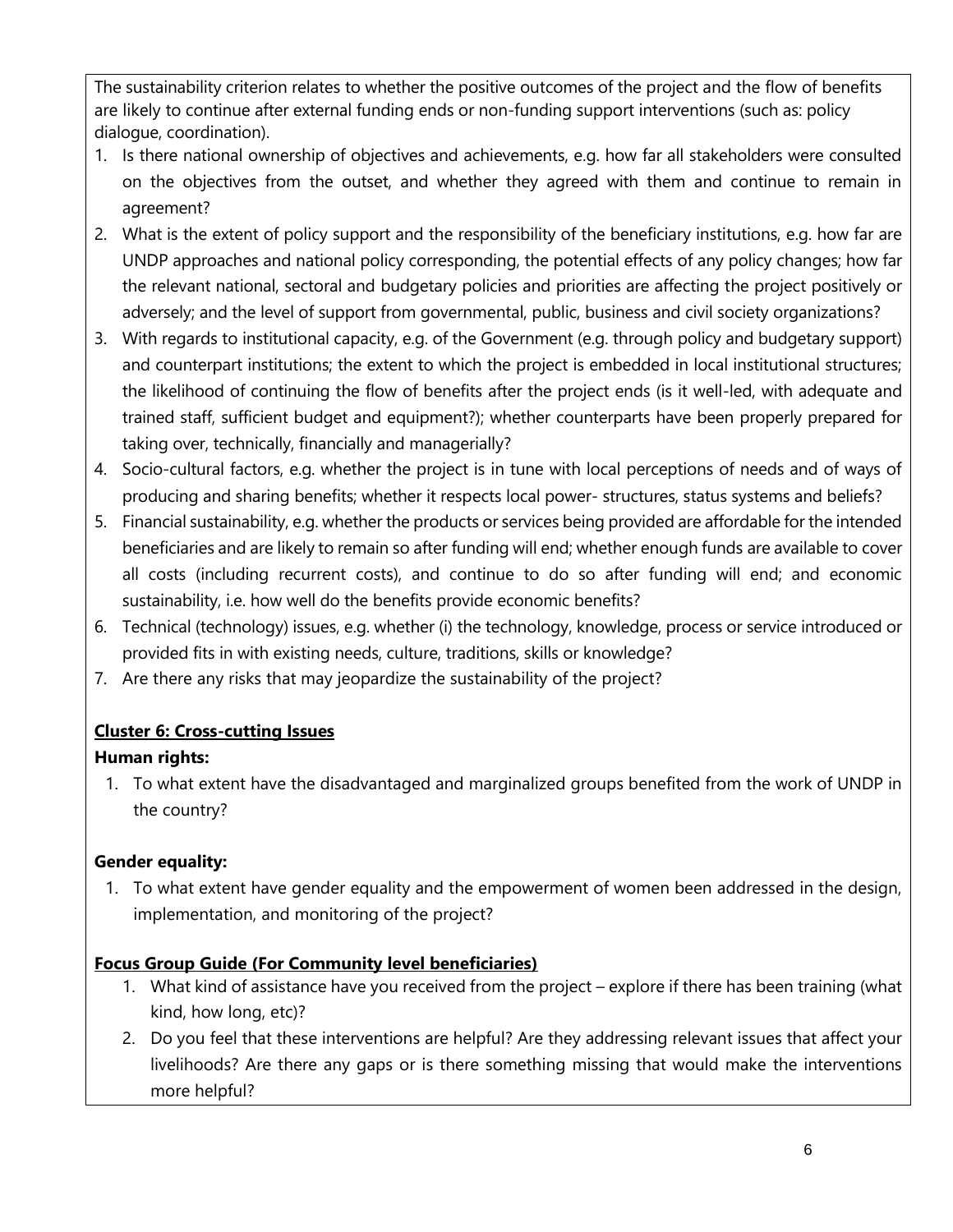- 3. How many of you here today have benefitted directly from the services provided under the UNDP (describe intervention)? Please explain the circumstances and how you benefitted.
- 4. Are you aware of any other individuals or groups that may have benefitted from similar services and interventions? Do you know of any other organisation other than UNDP that is providing similar interventions? How do you compare these other interventions with this one – what is better or not so good about this or them?
- 5. Are you aware of the coordination and management structure where you can get appropriate information and guidance about the project interventions? Do you feel that these mechanisms are appropriately accessible and responsive? Do they have sufficient knowledge and skills to address your issues?

Additional follow up questions may arise based on responses and discussions generated by the above questions.

# **6. Methodology**

The final evaluation will be carried out in accordance with following guidelines:

- UNDP/IEO Evaluation Guidelines (2019),
- UNDP/IEO Evaluation Guidelines in the context of COVID-19
- United Nations Group Evaluation Norms and Ethical Standards,
- OECD/DAC evaluation principles and guidelines

The project evaluation will employ qualitative and quantitative methods to assess the project based on the criteria above and to make recommendations for current and future programming. It will be carried out by an independent international consultant and will engage a broad range of key stakeholders and beneficiaries, including government officials, donors, Council of Governors, civil society organizations and UNDP staff. This evaluation is expected to take a "theory of change'' (TOC) approach to determine causal links between the initiatives that UNDP Kenya has supported and observed progress in civil service capacity in the country. Evidence obtained and used to assess the results of UNDP support should be triangulated from a variety of sources, including verifiable data on indicator achievement, existing reports, and technical papers, stakeholder interviews, focus groups, surveys and site visits as applicable.

The evaluation will employ a combination of both qualitative and quantitative evaluation methods and instruments including:

- a) Document review of all relevant documentation. This would include a review of inter alia; project document (contribution agreement); theory of change and results framework; annual workplans; consolidated quarterly and annual reports; highlights of project board meetings and technical/financial monitoring reports.
- b) Semi-structured interviews with key stakeholders including key government counterparts, donor community members, representatives of key civil society organizations, UNCT members and implementing partners.
- c) Field visits and on-site validation of key tangible outputs and interventions. Other methods such as outcome mapping, observational visits, group discussions should be employed as necessary.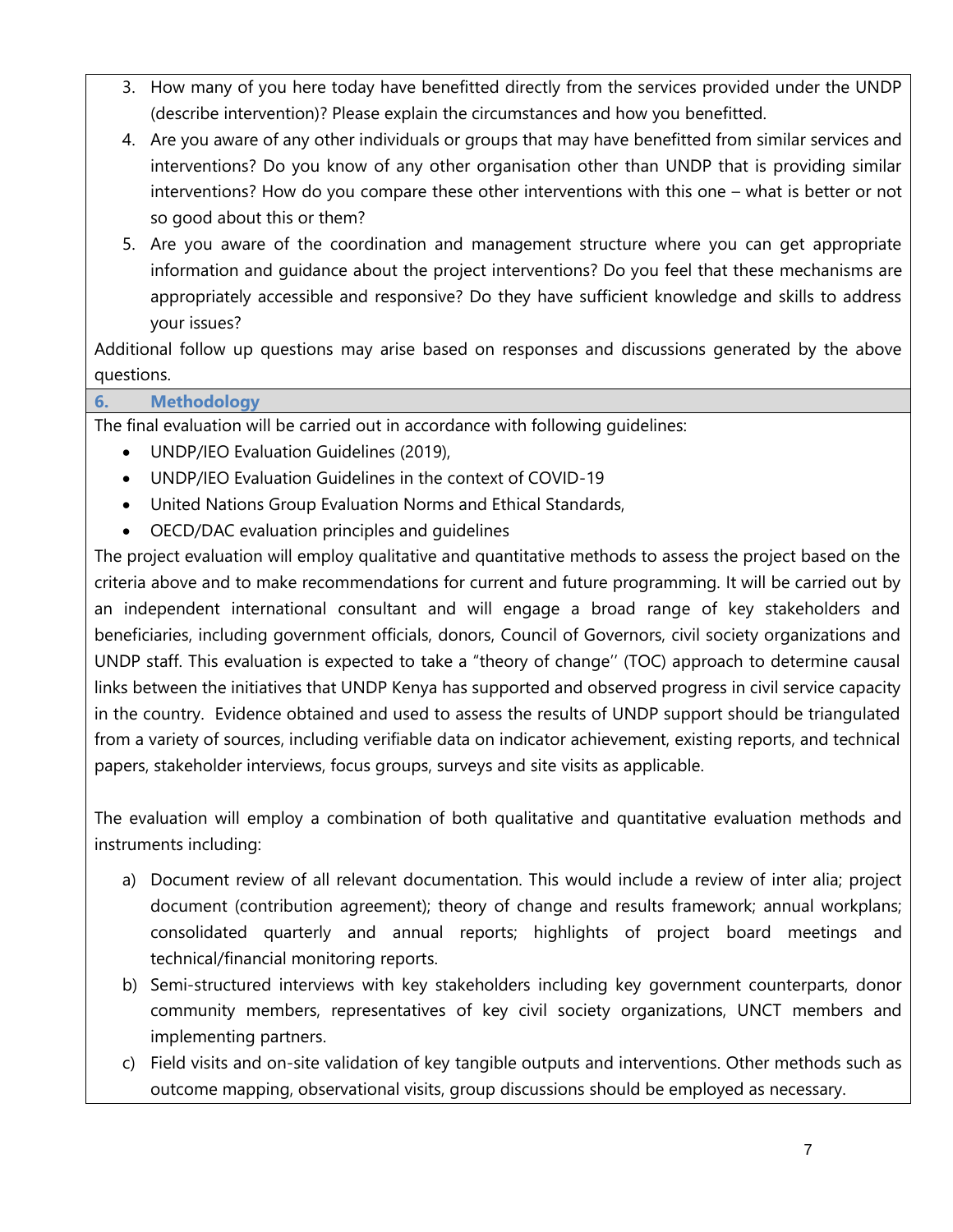| d)                             | Data review and analysis of monitoring and other data sources and methods should ensure maximum<br>validity, reliability of data (quality) and promote use; the evaluation team will ensure triangulation of                                                                                                                                                                                                                                                                                  |                                             |                |  |  |  |
|--------------------------------|-----------------------------------------------------------------------------------------------------------------------------------------------------------------------------------------------------------------------------------------------------------------------------------------------------------------------------------------------------------------------------------------------------------------------------------------------------------------------------------------------|---------------------------------------------|----------------|--|--|--|
|                                | the various data sources.                                                                                                                                                                                                                                                                                                                                                                                                                                                                     |                                             |                |  |  |  |
|                                | The evaluators are expected to follow a participatory and consultative approach that ensures close<br>engagement with the evaluation managers, implementing partners and direct beneficiaries. The final<br>methodological approach including interview schedules, field visits and data to be used in the<br>evaluation will be clearly outlined in the inception report and be fully discussed and agreed between                                                                           |                                             |                |  |  |  |
|                                | UNDP, stakeholders and the evaluators.                                                                                                                                                                                                                                                                                                                                                                                                                                                        |                                             |                |  |  |  |
| 7.                             | <b>Deliverables</b><br>The deliverables of the assessment are:                                                                                                                                                                                                                                                                                                                                                                                                                                |                                             |                |  |  |  |
|                                | a) Evaluation inception report (10-15 pages). The inception report should be carried out following and<br>based on preliminary discussions with UNDP after the desk review and should be produced before<br>the evaluation starts (before any formal evaluation interviews, survey distribution or field visits) and<br>prior to the country visit in the case of international evaluators.<br>b) Evaluation debriefings. Immediately following an evaluation, UNDP may ask for a preliminary |                                             |                |  |  |  |
| C)                             | debriefing and findings.<br>Draft evaluation report (max 40 pages). UNDP and stakeholders will review the draft evaluation report<br>and provide an amalgamated set of comments to the evaluator within 10 days, addressing the<br>content required (as agreed in the inception report) and quality criteria as outlined in the UNDP<br>evaluation quidelines.                                                                                                                                |                                             |                |  |  |  |
| d)<br>f)<br>g)                 | Evaluation report audit trail. Comments and changes by the evaluator in response to the draft report<br>should be retained by the evaluator to show how they have addressed comments.<br>e) Final evaluation report.<br>Presentations to stakeholders and the evaluation reference group.<br>Evaluation brief and other knowledge products agreed in the inception report.<br>Table 1: Activity, deliverable and days allocated                                                               |                                             |                |  |  |  |
| Sn.                            | Activity                                                                                                                                                                                                                                                                                                                                                                                                                                                                                      | Deliverable                                 | Days allocated |  |  |  |
| $\mathbf{1}$<br>$\overline{2}$ | Draft inception report that includes<br>literature review design, methodology<br>and detailed work plan.<br>Inception meeting initial briefing with<br>reference group                                                                                                                                                                                                                                                                                                                        | <b>Inception Report</b>                     | 4 days         |  |  |  |
| 3                              | Stakeholder<br>with<br>consultations<br>targeted beneficiaries conducted                                                                                                                                                                                                                                                                                                                                                                                                                      | <b>Consultations and</b><br>data collected. | 15 days        |  |  |  |
| 4                              | Preparation of draft impact analysis<br>report on REDD+ impact and results.                                                                                                                                                                                                                                                                                                                                                                                                                   | <b>Preliminary report</b>                   | 15 days        |  |  |  |
| 5                              | Presentation of preliminary findings<br>and meeting with stake holders                                                                                                                                                                                                                                                                                                                                                                                                                        | <b>Validation</b><br>workshop               | 1 day          |  |  |  |
| 6                              | Final report containing impact analysis<br>of REDD+ Readiness project and<br>incorporating comments provided by                                                                                                                                                                                                                                                                                                                                                                               | <b>Final report</b>                         | 10 days        |  |  |  |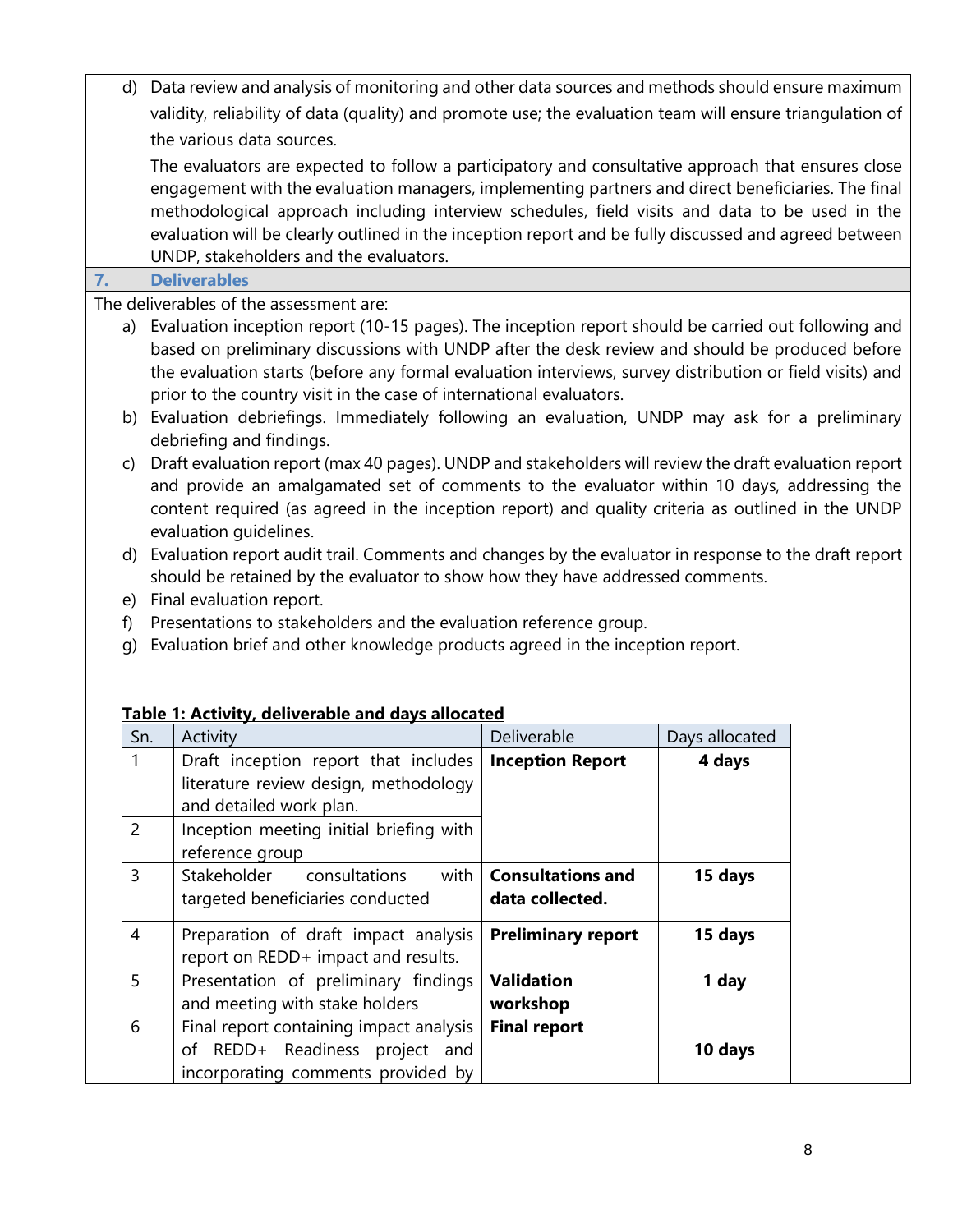| Total number of working days           | 45 days |
|----------------------------------------|---------|
| UNDP in publishable quality.           |         |
| all stakeholders and submitted<br>⊤ †ດ |         |

## **8. Scope of price proposal and schedule of payment**

The consultants shall be paid the consultancy fee upon completion of the following milestones:

- 20% after adoption of the inception report.
- 30% after presentation of the draft impact analysis report.
- 50% after the approval of the final report.

The consultancy fee will be paid as Lump Sum Amount (all inclusive of expenses related to the consultancy). The contract price will be fixed regardless of changes in the cost components.

#### **9. Required Expertise and Qualification**

### **Qualifications of the Evaluation Lead**

- An advanced degree in Project Planning Design and Management, Project monitoring and evaluation, Strategic Management, Results-Based Management, Natural Resource Management or related disciplines.
- At least 7 years' experience in coordinating monitoring, evaluation assignments, developing monitoring and evaluation systems, or research.
- An in-depth knowledge of results-based management, national planning and results accountability systems, monitoring and evaluation, knowledge management or related fields.
- Experience working with the United Nations, national or county government institutions, international non-governmental organizations, bilateral or multilateral development partners.
- Professional expertise in international development co-operation, in areas of environment and resilience, programme evaluations and impact assessments.
- Demonstrated analytical, communication and report writing skills.
- Fluency in written and spoken English and Swahili.
- •

## **10. Time frame for the impact analysis and M&E framework**

The consultancy will be conducted between 4 October 2021 **– 19 December 2021.** The consultant will be provided with information to prepare a table with tasks, timelines and deliverables, for which the consultants will be responsible and accountable.

#### **11.** Implementation Arrangements

The UNDP Kenya Country Office will select the International consultant (Team Leader) through an open process in consultation with the partners. UNDP will be responsible for the management of the Team Leader and will in this regard designate an evaluation manager and focal point. Project staff will assist in facilitating the process (e.g. providing relevant documentation, arranging visits/interviews with key informants, etc.).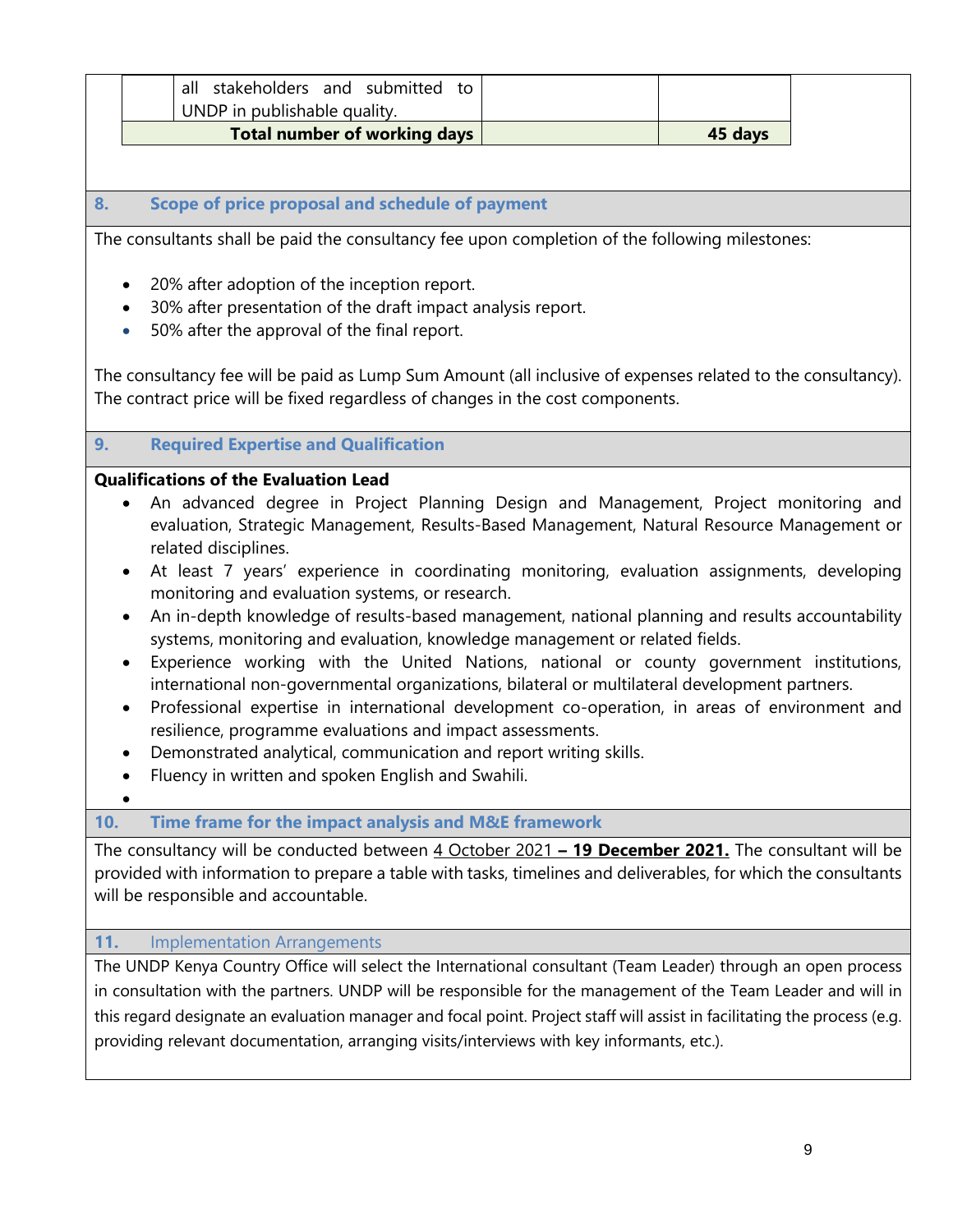The evaluation manager will convene an evaluation reference group/technical working group (TWG) comprising of technical experts from partners and UNDP to enhance the quality of the evaluation. This TWG will review the inception report and the draft preliminary evaluation report to provide detailed comments related to the quality of methodology, evidence collected, analysis and reporting. The reference group will also advise on the conformity of processes to the UNDP and UNEG standards.

Limited administrative and logistical support will be provided to the Team Leader. The consultant will use her/his own laptop and cell phone. UNDP will develop a management response to the evaluation within 2 weeks of report finalization.

A national consultant will support the international consultant with assistance from the project team, for setting up meetings and conducting the evaluation, subject to advanced approval of the methodology submitted in the inception report. The national consultant will report to the international consultant and to the designated evaluation manager and focal point and work closely with the project team. The national consultant will work full time, based in UNDP Kenya or at home and will be required to travel to the project locations as part of the evaluation (depending on prevailing COVID-19 Ministry of Health prevention protocols). Office space and limited administrative and logistical support will be provided. The national consultant will use her/his own laptop and cell phone. UNDP will develop a management response to the evaluation within 2 weeks of report finalization.

**12. Application and documents to be submitted**

### **Technical proposal**

- (a) Duly accomplished Letter of Confirmation of Interest and Availability using the template provided by UNDP.
- (b) Personal CV or P11, indicating all experience from similar projects, as well as the contact details (email and telephone number) of the Candidates and at least three (3) professional references indicating the last experience in the domain.
- (c) Brief description of why the individual considers him/herself as the most suitable for the assignment, and a methodology on how they will approach and complete the assignment.
- (d) Qualification documents of the consultant. These include certified degrees and certificates.
- (e) A detailed clear methodology will be applied to make the functional assessment more successful and the planning of activities which will be followed during this assessment exercise. The consultants wishing to submit his/her offer must note that this is the crucial part of his/her offer.
- (f) Any other document deemed relevant to this consultancy service.

## **Financial proposal**

A Financial Proposal must be submitted that indicates the all-inclusive fixed total contract price supported by a breakdown of costs as per template provided. If an Offeror is employed by an organization/company/institution, and he/she expects his/her employer to charge a management fee in the process of releasing him/her to UNDP under a Reimbursable Loan Agreement (RLA), the Offeror must indicate this at this point, and ensure that all such costs are duly incorporated in the financial proposal submitted to UNDP.

**13. Criteria for selection of the consultants**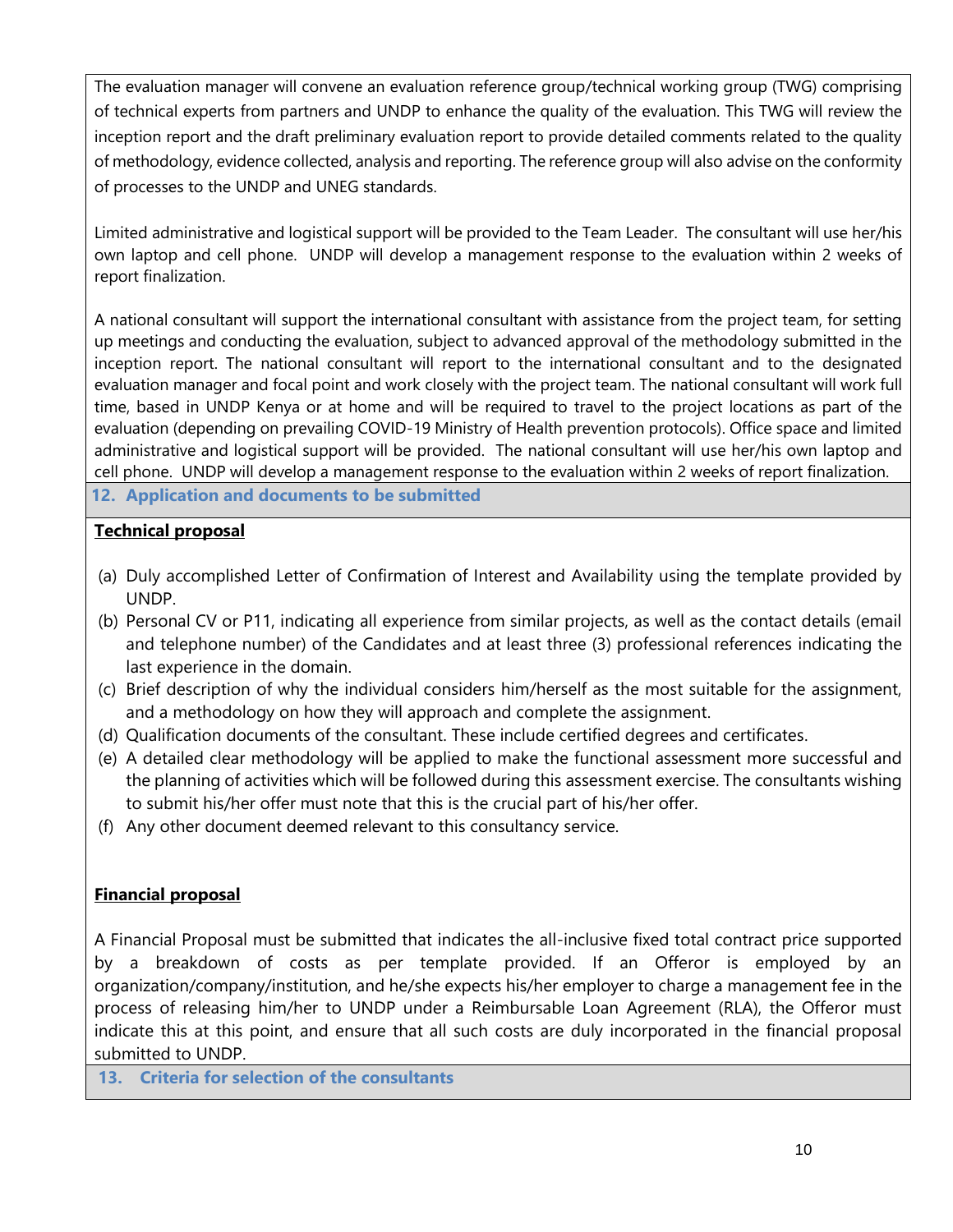The offer will be evaluated by using the best value for money approach (combined scoring method). Technical proposal will be evaluated on **70%**. Whereas the financial proposal will be evaluated on **30%** based on sufficiency for applying the data gathering techniques and for obtaining reliable data for the Capacity Assessment in the timeframe indicated. Below is the breakdown of technical proposal on 100% which will be brought to 70%:

# **International Consultant (Team Leader)**

.

| <b>No</b>               | <b>Assessment criteria</b>                                                                                                                                                                                                                                                                                                                                                                                                                                                              | Weight | Max.<br><b>Point</b> |
|-------------------------|-----------------------------------------------------------------------------------------------------------------------------------------------------------------------------------------------------------------------------------------------------------------------------------------------------------------------------------------------------------------------------------------------------------------------------------------------------------------------------------------|--------|----------------------|
|                         | <b>Description of qualification</b>                                                                                                                                                                                                                                                                                                                                                                                                                                                     |        |                      |
| $\mathbf{1}$            | Master's degree in Project Planning Design<br>and<br>Management, Project monitoring and evaluation, Strategic<br>Management, Results-Based Management, Natural Resource<br>Management or related disciplines, combined with capacity<br>building work and institutional needs assessment.                                                                                                                                                                                               | 10%    | 10                   |
| $\overline{2}$          | Minimum of ten years of accumulated experience in<br>institutional capacity assessment, of which at least five years<br>should be in international settings - preferably in African<br>Region                                                                                                                                                                                                                                                                                           | 25%    | 25                   |
| $\overline{\mathbf{3}}$ | Good knowledge of the UNDP Capacity Assessment<br>Framework, experience applying UNDP Results Based<br>Management Policies and Procedures, good knowledge<br>of the UNDP DIM/NIM Guidelines and Procedures,<br>knowledge of Result-Based Management,<br>Capacity<br>Assessment methodologies, knowledge of participatory<br>monitoring approaches; experience applying<br>SMART<br>indicators and reconstructing or validating<br>baseline<br>scenarios, demonstrable analytical skills | 20%    | 20                   |
| 4                       | Adequate<br>Methodology and work plan<br>(Capacity<br>Assessment techniques for gathering and analyzing gender<br>sensitive qualitative and quantitative data)                                                                                                                                                                                                                                                                                                                          | 35%    | 35                   |
| 6                       | Excellent English writing and communication skills                                                                                                                                                                                                                                                                                                                                                                                                                                      | 10%    | 10                   |
|                         | <b>TOTAL</b>                                                                                                                                                                                                                                                                                                                                                                                                                                                                            | 100%   | 100                  |

## **14. Application Process**

Qualified candidates are requested to apply by the 20 August 2021. The application should contain:

- **Letter of interest** and availability using the standard template.
- **Technical proposal as described in the TORs.**
- **Financial Proposal** specifying a total lump sum amount for the tasks specified in this announcement. The financial proposal shall include a breakdown of this lump sum amount